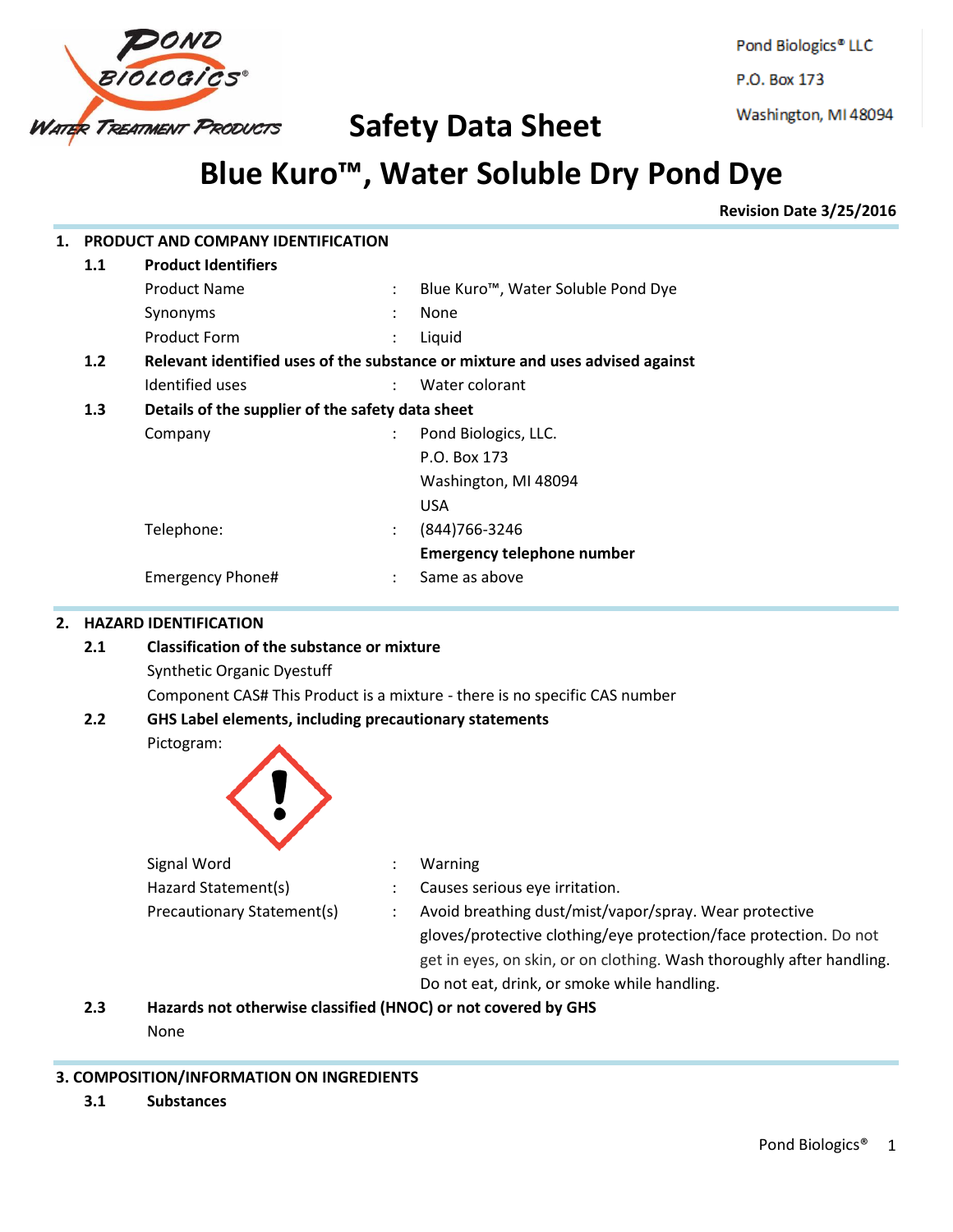#### **4. FIRST AID MEASURES**

#### **4.1 Description of first aid measures**

#### **General advice**

If concerned consult a physician.

#### **In case of skin contact**

Wash exposed area with soap and water.

#### **In case of eye contact**

Immediately rinse with clean water for at least 15 minutes and seek medical attention.

#### **If Inhaled**

Move person to fresh air. If person is having difficulty breathing, give oxygen. If not breathing, give artificial respiration. Get emergency medical help immediately.

#### **If Ingested**

Do not induce vomiting unless directed to do so by medical personnel. Never give fluids or force vomiting if the person is unconscious, is having convulsions or has no gag reflex. If large quantities are swallowed, get emergency medical help immediately.

# **4.2 Most important symptoms and effects both acute and delayed** Possible irritation upon contact.

# **4.3 Indication of any immediate medical attention and special treatment needed** None. If any symptoms persist, seek medical attention.

#### **5. FIREFIGHTING MEASURES**

#### **5.1 Extinguishing media**

**Suitable extinguishing media**

Use water, water spray, foam, carbon dioxide (CO2), or dry powder.

#### **Unsuitable extinguishing media**

None

#### **5.2 Special hazards arising from the substance or mixture**

May decompose in a fire releasing oxides of carbon, nitrogen and sulfur.

#### **5.3 Special protective equipment for firefighters**

#### No special protective equipment required.

# **5.4 Further Information**

| Flash Point (°C)              | No information available |
|-------------------------------|--------------------------|
| Autoignition temperature (°C) | No information available |

#### **6. ACCIDENTAL RELEASE MEASURES**

#### **6.1 Personal precautions**

No special precautions required. Wear adequate personal protective equipment.

#### **6.3 Method and materials for clean up**

**Spillage:** In the event of spillage, damp down and sweep up without creating a dust. Place in suitable containers for disposal. Wash area with water. Inform relevant authorities if a major spillage occurs or if the substance has entered a water course or sewer or contaminated soil or vegetation.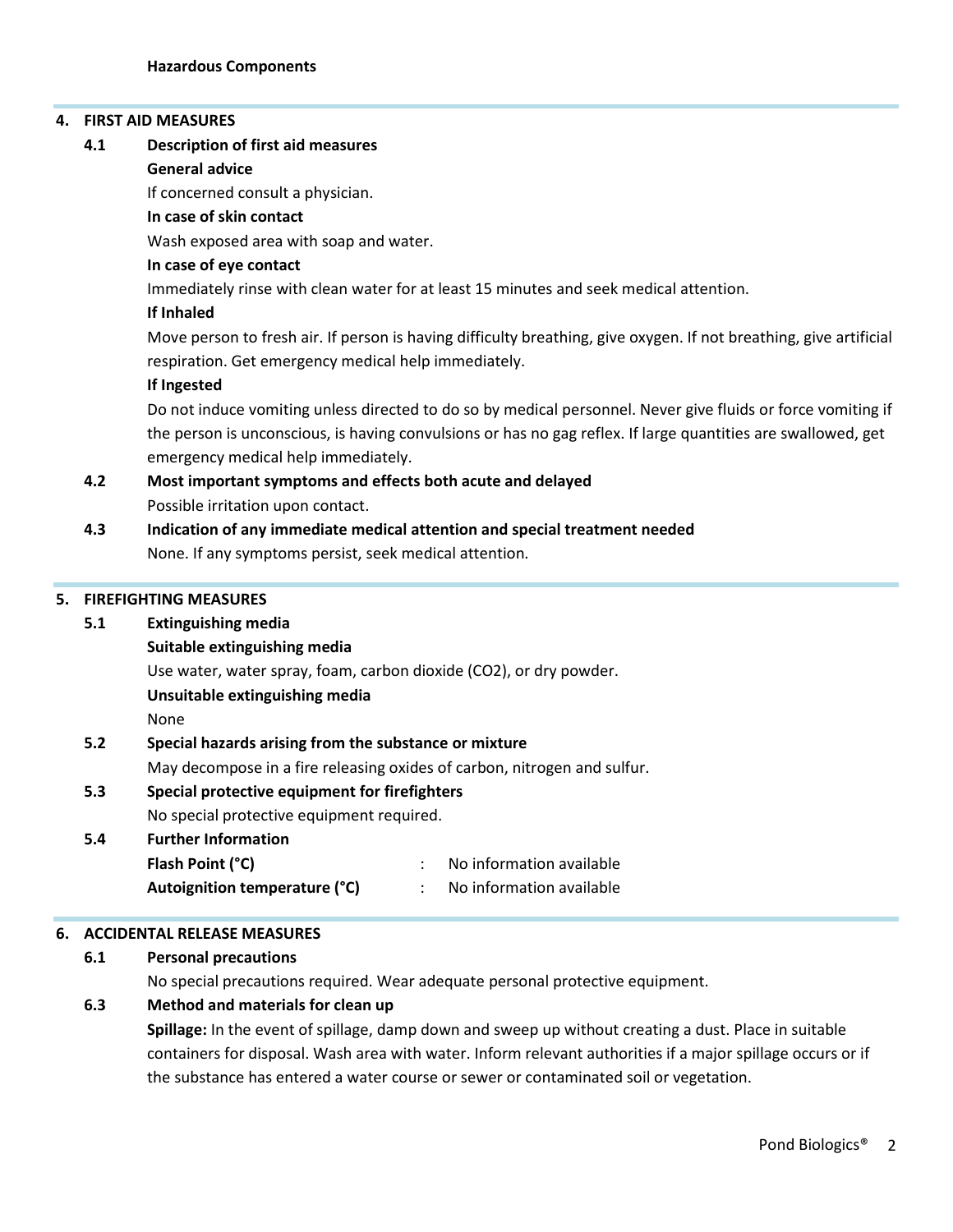#### **7. HANDLING AND STORAGE**

#### **7.1 Precautions for safe handling**

Utilize recommended protective clothing and equipment. Avoid contact with the skin and eyes. Provide adequate ventilation during handling and processing, especially in confined spaces or where large amounts are being processed.

**Storage:** Store in a cool dry place away from strong oxidants.

#### **7.2 Conditions for safe storage**

#### **Risks**

Not at risk for corrosion, fire, explosion, or chemical reaction. No special instructions to minimize risks.

#### **Place of storage**

Store in a cool, dry space between 50-80°F.

#### **Fire/explosion protection**

None needed

### **7.3 Specific end use**

None

#### **8. EXPOSURE CONTROLS / PERSONAL PROTECTION**

#### **8.1 Control parameters**

**Components with work place parameters** None

#### **8.2 Exposure controls**

#### **Engineering controls**

Handle in accordance with good industrial hygiene and safety practice.

Local exhaust ventilation

#### **Personal Protective Equipment**

| Eye/face protection           |                | Protective glasses are recommended               |  |
|-------------------------------|----------------|--------------------------------------------------|--|
| <b>Skin</b>                   |                | Hand: Gloves are recommended                     |  |
|                               |                | <b>Other:</b> Wear appropriate clothing for work |  |
| <b>Respiratory protection</b> |                | Protective respirator is recommended             |  |
| <b>Thermal protection</b>     | $\ddot{\cdot}$ | None                                             |  |
| <b>Environmental exposure</b> | ٠              | <b>None</b>                                      |  |
|                               |                |                                                  |  |

#### **9. PHYSICAL & CHEMICAL PROPERTIES**

| 9.1 | Information on basic physical and chemical properties |                      |                          |  |  |
|-----|-------------------------------------------------------|----------------------|--------------------------|--|--|
|     | Appearance                                            |                      | Dark Blue Powder         |  |  |
|     | Odor                                                  |                      | Mild                     |  |  |
|     | <b>Solubility</b>                                     |                      | Soluble                  |  |  |
|     | <b>Boiling point</b>                                  |                      | No information available |  |  |
|     | рH                                                    |                      | $7.0 - 7.5$              |  |  |
|     | <b>Vapor density</b>                                  | $\ddot{\phantom{a}}$ | No information available |  |  |
|     | <b>Melting point</b>                                  |                      | No information available |  |  |
|     | Vapor pressure                                        |                      | No information available |  |  |
|     | <b>Specific Gravity</b>                               |                      | 1.0 @ $25^{\circ}$ C     |  |  |
|     |                                                       |                      |                          |  |  |

**9.2 Other information**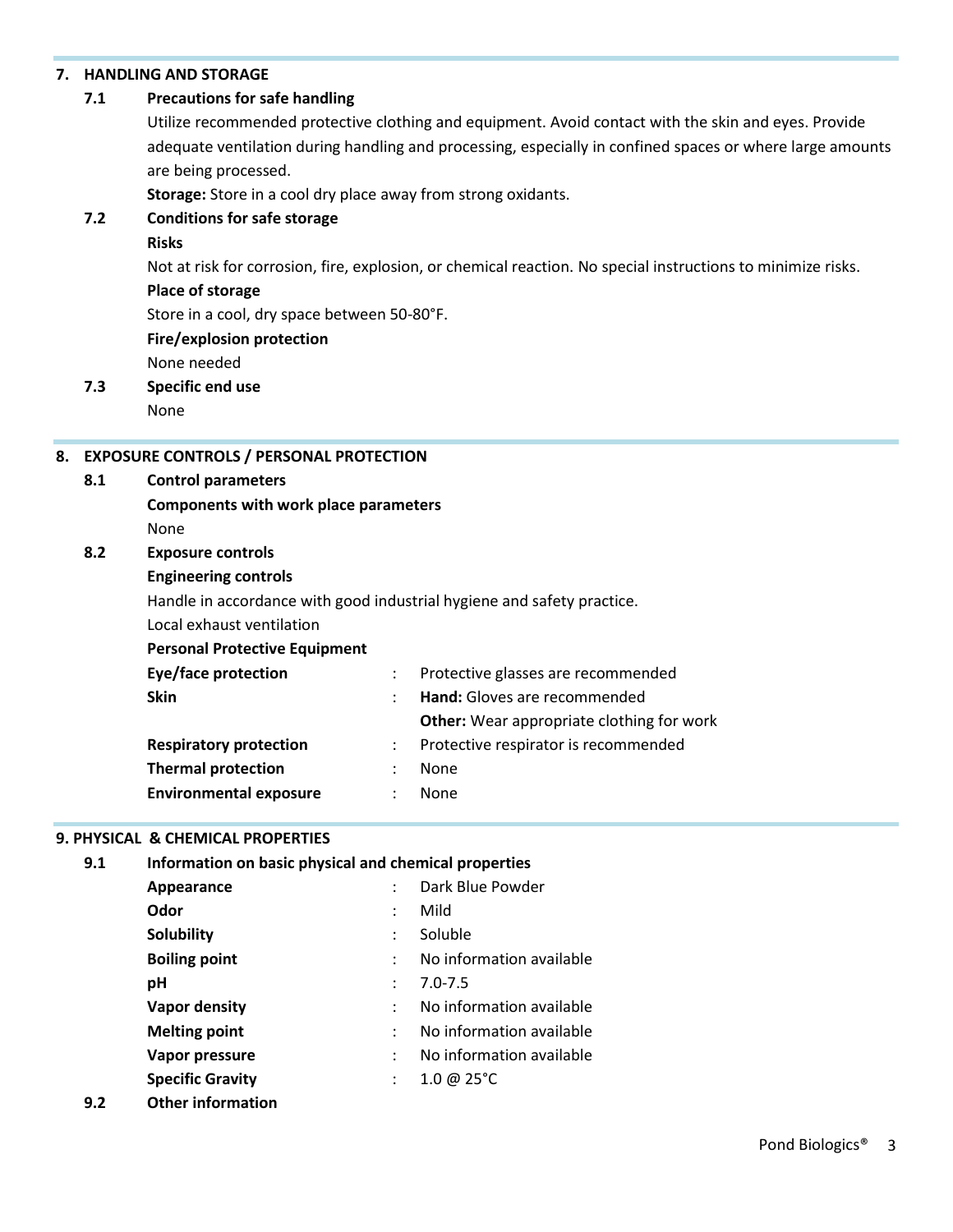|                                                                                                                     | <b>10. STABILITY AND REACTIVITY</b>                                      |                |                                                                                         |  |  |
|---------------------------------------------------------------------------------------------------------------------|--------------------------------------------------------------------------|----------------|-----------------------------------------------------------------------------------------|--|--|
| 10.1                                                                                                                | Reactivity                                                               |                | None                                                                                    |  |  |
| 10.2                                                                                                                | <b>Chemical Stability</b>                                                |                | Stable                                                                                  |  |  |
| 10.3                                                                                                                | <b>Possibility of hazardous reactions :</b>                              |                | None                                                                                    |  |  |
| 10.4                                                                                                                | <b>Conditions to avoid</b>                                               |                |                                                                                         |  |  |
| Protect from sources of ignition when transferring containers or other occasions when a dust cloud may develop. The |                                                                          |                |                                                                                         |  |  |
|                                                                                                                     | powder is treated to minimize dust formation.                            |                |                                                                                         |  |  |
|                                                                                                                     |                                                                          |                |                                                                                         |  |  |
| 10.5                                                                                                                | Incompatible materials                                                   | $\ddot{\cdot}$ | None known                                                                              |  |  |
| 10.6                                                                                                                |                                                                          |                | Hazardous decomposition products : Oxides of carbon and nitrogen may be released during |  |  |
|                                                                                                                     | combustion or thermal decomposition.                                     |                |                                                                                         |  |  |
|                                                                                                                     |                                                                          |                |                                                                                         |  |  |
|                                                                                                                     | <b>11. TOXICOLOGICAL INFORMATION</b>                                     |                |                                                                                         |  |  |
| 11.1                                                                                                                | Information on toxicological effects                                     |                |                                                                                         |  |  |
|                                                                                                                     | <b>Acute toxicity</b>                                                    |                | No known effects                                                                        |  |  |
|                                                                                                                     | <b>Skin corrosion/irritation</b>                                         |                | No known effects                                                                        |  |  |
|                                                                                                                     | Eye damage/irritation                                                    |                | No known effects                                                                        |  |  |
|                                                                                                                     | Respiratory/skin sensitization :                                         |                | No known effects, possible allergic sensitization                                       |  |  |
|                                                                                                                     | CMR(Carcinogenity, Mutagenicity, Reproductive toxicity) No known effects |                |                                                                                         |  |  |
| <b>12. ECOLOGICAL INFORMATION</b>                                                                                   |                                                                          |                |                                                                                         |  |  |
| 12.1                                                                                                                | <b>Toxicity</b>                                                          |                | No known information is available                                                       |  |  |
| 12.2                                                                                                                | <b>Persistence and degradability</b>                                     | $\ddot{\cdot}$ | No known information is available                                                       |  |  |
| 12.3                                                                                                                | <b>Biaacumulative potential</b>                                          |                | No known information is available                                                       |  |  |
| 12.4                                                                                                                | <b>Mobility in soil</b>                                                  |                | No known information is available                                                       |  |  |
| 12.5                                                                                                                | <b>Results of PBT and vPvB assessment</b>                                |                | No known ecological information is available                                            |  |  |

# **13. DISPOSAL CONSIDERATIONS**

# **13.1 Waste treatment methods**

Product and packaging can be disposed of in regular trash. No special disposal method required. Follow all applicable local laws for recycling, bagging, and disposal of trash. Dispose of in accordance with local regulations. Do not discharge concentrated product into water courses or public sewers without pretreatment.

# **14. TRANSPORTATION INFORMATION**

# **14.1 UN NUMBER** : Not relevant

- **14.2 UN proper shipping name** : Not relevant
- **14.3 Transportation hazard class** : Not classified as dangerous
- **14.4 Packing group** : Not relevant
- **14.5 Environmental hazards** : None
- **14.6 Special precautions** : None
- **14.7 Further Information** : None
- 
- 
- 
- 

Pond Biologics® 4